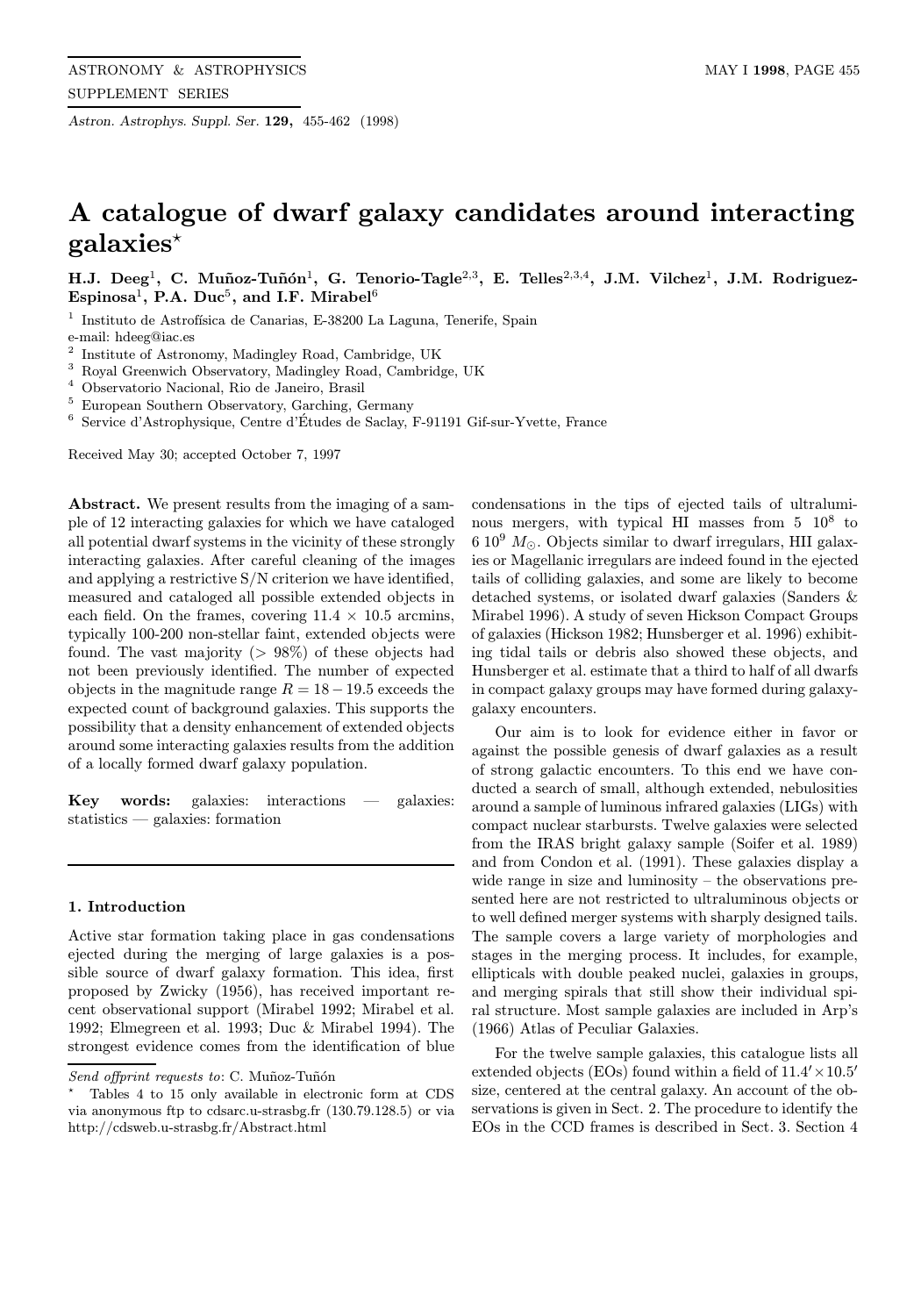

Fig. 1. Flow-diagram of the selection procedure used to identify objects as EOs or stellar like



Fig. 2. Distribution of the major halfaxis,  $\sigma_a$ , of all identified objects in the field around NGC 3226/7. The dashed line is a fit (a combination of a Gaussian with a linear quadratic function) whose peak was used to determine the final size  $(\sigma_a*)$  of the stellar psf. The units of  $\sigma_a$  are in pixels; 1 pixel = 0.55 arcsec

presents a description of the photometric and astrometric calibration. Section 5 describes the content of the tables which comprise the main part of the catalogue. Final remarks are given in Sect. 6.

#### 2. Targets and observations

Table 1 provides the list of targets considered in this catalogue. It includes the central galaxy's name, reference coordinates, morphological type, heliocentric velocity and size. The column "field size" is the projected size of the field of view (of  $11.4' \times 12.5'$ ) at the distance of the central galaxy, calculated using  $H_0 = 75 \text{ km s}^{-1} \text{ Mpc}^{-1}$ . The positions of the central galaxies' nuclei were used as the reference positions for the identifications presented in the main part of the catalogue. For these reference positions, we used published coordinates of the central galaxies' nucleus (taken from NED), if they agreed well with our determination of the geometric center of the Central Galaxy (using astrometry based on the Hubble-GSC), otherwise we re-determined the reference coordinates; see the notes to Table 1.

Images of the galaxies were taken on 1.-3. December 1992, using the 2.5 m Isaac Newton Telescope at the Observatorio del Roque de los Muchachos (ORM), La Palma. The observations were done with the EEV5 CCDcamera attached to the prime focus of the telescope, with an effective field of  $11.4 \times 10.5$  arcmin<sup>2</sup> and 0.55 arcsec/pixel spatial resolution. Observations were taken in grey-bright time, which restricted the limiting magnitudes. The atmospheric transparency conditions were very good and seeing ranged from 0.9 to 1.5 arcsec. Images were taken with  $V$  and  $R$  filters; the exposure times are given in Table 2. In order to allow positional calibrations of the fields, images with short (20 s) exposures were also taken, where the bright stars are not saturated. For photometric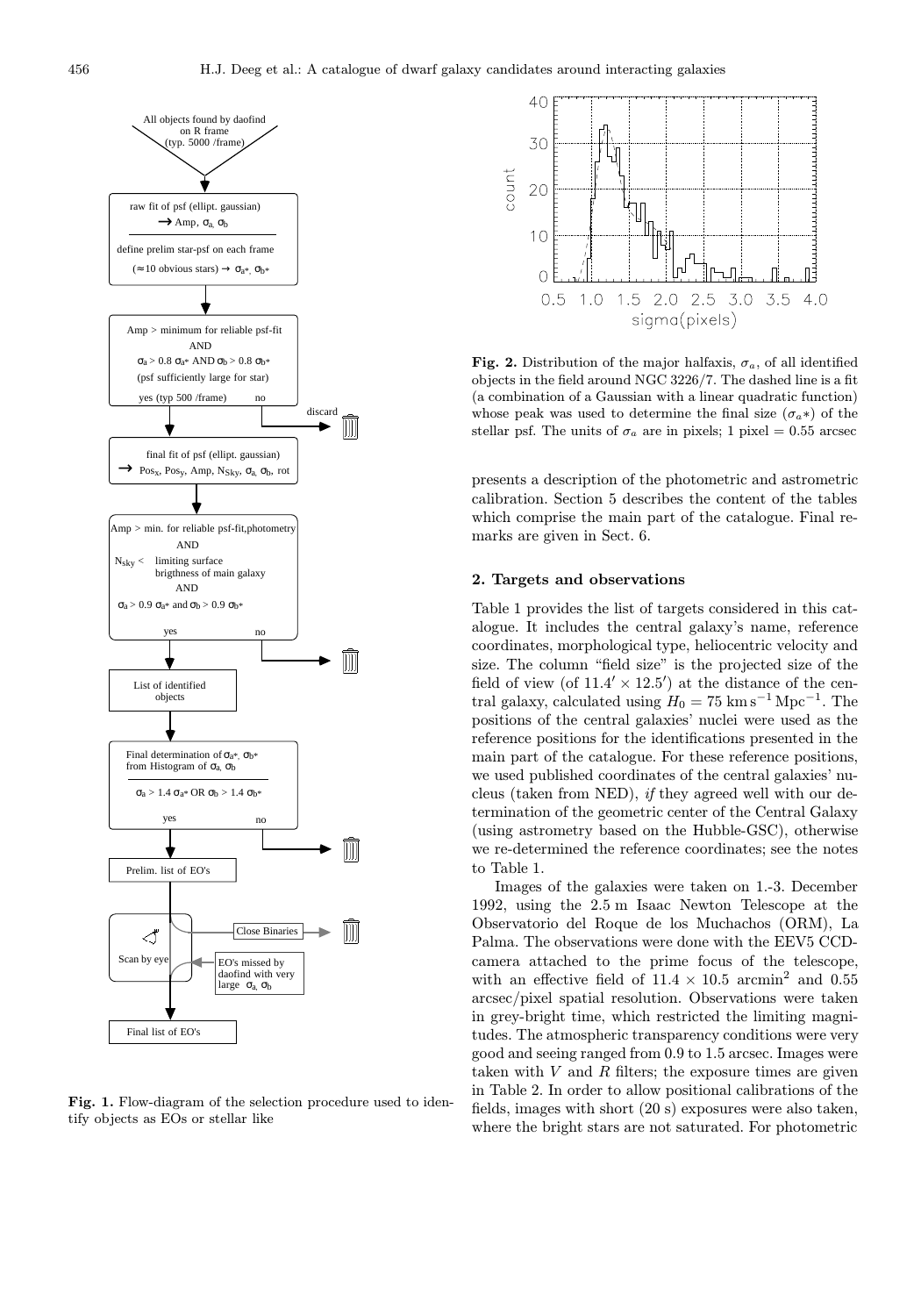Galaxy  $\alpha(2000)$   $\delta(2000)$  morph.type velocity Galaxy Size Field Size name h:mm:s ◦  $0^{11}$  contracts the higher  $\text{km/s}$  arcmin<sup>2</sup> Kpc<sup>2</sup> NGC 520 01:24:35 3:47:37<sup>(4)</sup> S pec 2266 1.9 × 0.7 9200 (ARP157:VV231c) NGC 772 01:59:20 19:00:28<sup>(2)</sup>  $SA(s)b$  2472 7.2 × 4.3 11000 (ARP78) NGC 1023 02:40:24  $39:03:46^{(1)}$  SB(rs)0 637 8.7 × 3.0 730 (ARP135) NGC1253 03:14:09  $-02:49:22^{(1)}$  SB(s)m 1831  $1.7 \times 1.0$  6030 (ARP279) ARP 141  $07:14:21$   $73:28:36^{(6)}$  E 2735 - 13400 NGC2535/6 08:11:15 25:11:36<sup>(5)</sup> SB(rs)c pec 4142  $0.9 \times 0.6$  30800 (ARP 82) NGC 2623 08:38:24  $25:45:17^{(1)}$  - 5535 - 55000 (ARP243) NGC2782 09:14:05 40:06:49<sup>(1)</sup> SAB(rs)a pec 2562 3.5 × 2.6 11800 (ARP 215) NGC 3226/7 10:23:29 19:52:54<sup>(3)</sup> E2:pec 1151 3.2 × 2.8 2380 (ARP94) NGC 3656 11:23:38 53:50:31<sup>(1)</sup>  $(R)$ <sup>[10</sup>:pec 2860 1.6 × 1.6 14700 (ARP155) NGC 3690 11:28:31.9 58:33:45<sup>(1)</sup> SBm pec 3132 1.2 × 1.0 17600 (ARP299) NGC 3921 11:51:06.6 55:04:45<sup>(1)</sup>  $(R)SA(s)0/a$  pec 5838 2.1 × 1.3 61300 (ARP224)

Table 1. Parameters of central galaxies of the catalogue's fields

Notes to Table: Source for reference coordinates: <sup>(1)</sup> position taken from NED; <sup>(2)</sup> position measured on CCD frame; <sup>(3)</sup> position measured on CCD, midway between NGC 3226 and NGC 3227; <sup>(4)</sup> position listed for VV231c in NED (positions of other identifications do not correspond well with the geometric center); <sup>(5)</sup> position listed for Arp82 in NED (is midway between NGC 2535 and NGC 2536); <sup>(6)</sup> position measured on CCD, midway between the two major nuclei of Arp 141.

calibration, Landolt (1992) standards were observed at a range of airmasses.

Raw images were zero-subtracted and flatfielded in the usual manner. A "standard" flatfield was obtained by averaging the individual sky-flats taken at the entire observing run. This was possible, since the stability of the flats between nights was better than 1%.

#### 3. Identification of dwarf galaxy candidates

A flow diagram of the procedure used to discriminate extended objects (EOs) against objects with a stellar point spread function (psf) in the CCD frames is shown in Fig. 1. The R images, which are deeper, were used to identify the EOs around the interacting galaxies. In each field, a stellar reference psf was defined using elliptical Gaussian fitting with the IRAF task "fitpsf" on 10-15 apparent starlike objects. This psf is characterized by the major and minor halfaxis widths  $(\sigma_a*, \sigma_b*)$ , see Table 2. Then, an automatic search for flux peaks was done with the IRAF routine "daofind", from the "daophot" package (Stetson 1987; Stetson & Davies 1992). Daophot made typically 5000 detections on each frame, including the faintest objects visible by eye on the CCD, but also many pixels with random high counts from background noise. Elliptical Gaussians were then fitted to all these detections, and those with a psf significantly narrower then the stellar psf and below a minimum amplitude were discarded. The remaining objects were fitted again with elliptical Gaussians to a greater precision. The results of these fits were then used to create a final list of objects (stellar and extended) which fulfilled the following requirements:

- sufficiently high amplitudes (typically 700 ADU) for reliable Gaussian fits and reliable photometry
- a psf at least 0.8 times the size of  $\sigma_a$ \* and  $\sigma_b$ \*
- a low background count, assuring that the object is not a part of the central galaxy. This threshold was set to values in the outermost regions of the large central galaxy, typically at  $23-24$  mag/arcsec<sup>2</sup>.

For a secure final determination of the size of the stellar psf  $(\sigma_a*, \sigma_b*)$ , histograms of the distributions of  $\sigma_a$  (and  $\sigma_b$ ) were plotted (Fig. 2, also Fig. 6a), where the stellar psf can be clearly seen as a peak. Objects identified as EO were only those which were not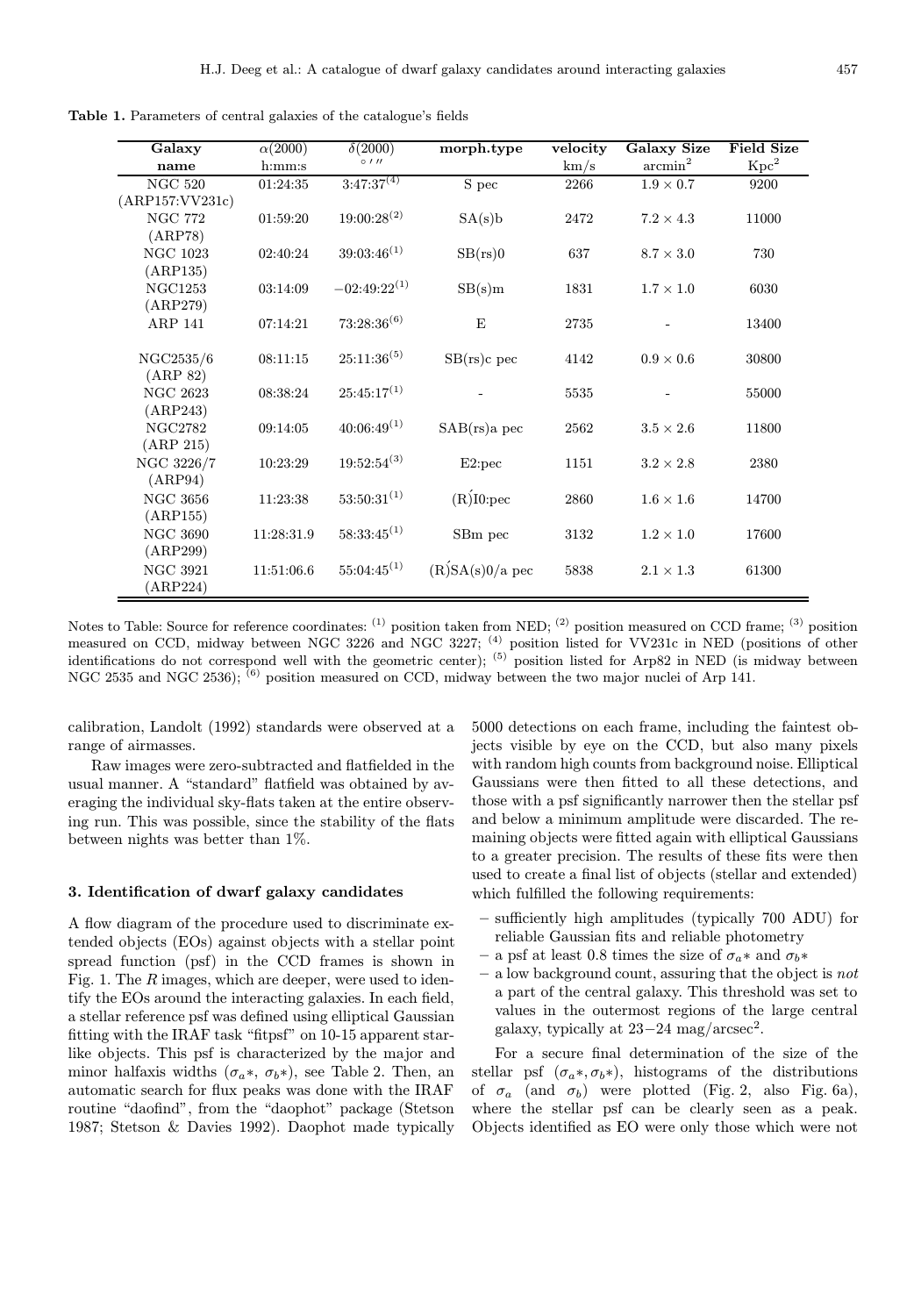

Fig. 3. R band CCD image of NGC 3226/7. Marked in rings are the objects identified as EOs. The big cross is the position of the reference coordinate of this field

oversaturated and have a psf at least 1.4 times larger than  $\sigma_a * \text{ or } \sigma_b *$ . Both, the initial light source search (daofind) and the Gaussian fitting (fitpsf) work reliably only within a range of Gaussian widths, and some very extended galaxies were missed. These galaxies can easily be seen on the frames and were added manually. Visual scanning was also performed to remove those objects which were obviously close double or multiple stellar systems. As an example of our findings, the  $R$  band image of NGC 3226/7 is shown in Fig. 3. Marked in rings are the objects identified as extended.

#### 4. Photometry and astrometry

The CCD frames do have only moderate crowding, and among the identified EOs, there is a wide range of sizes and morphologies. Aperture photometry was tested against photometry based on the isophotal fitting of elliptical Gaussians, and gave more consistent results, as can be expected from the small extent of most objects of a few CCD-pixels only. Circular aperture photometry was then performed within a diameter 2 times the size of the FWHM of the major halfaxis of each object. The FWHM

was measured on the R band frames, which were deeper. The photometry was performed with a specially written IRAF task, "fuzzphot" (available from H. Deeg) which performs aperture photometry on a large number of objects on a CCD frame. Fuzzphot takes the positions and sizes of the apertures for each object from a list, which had previously been created with the point-spread fitting task "fitpsf". Same-sized apertures were then also used for the V frames.

An absolute calibration has been made, based on the observations of Landolt standards at different airmasses, with the following calibration relation:

$$
m_{\text{calib}} = -a - kX - 2.5 \log \frac{(\text{count of object in ADU})}{(\text{exp. time in sec})}, (1)
$$

where  $X$  is the airmass,  $a$  is the instrumental zero-point, and  $k$  the airmass dependence. As the uncertainty in the derivation of the calibration constants  $a$  and  $k$  was larger than the night-to-night variation, average calibration constants were used in Eq. (1) for the entire observing run. We adopted:

$$
a = 25.087, k = 0.204
$$
 for the V filter and (2)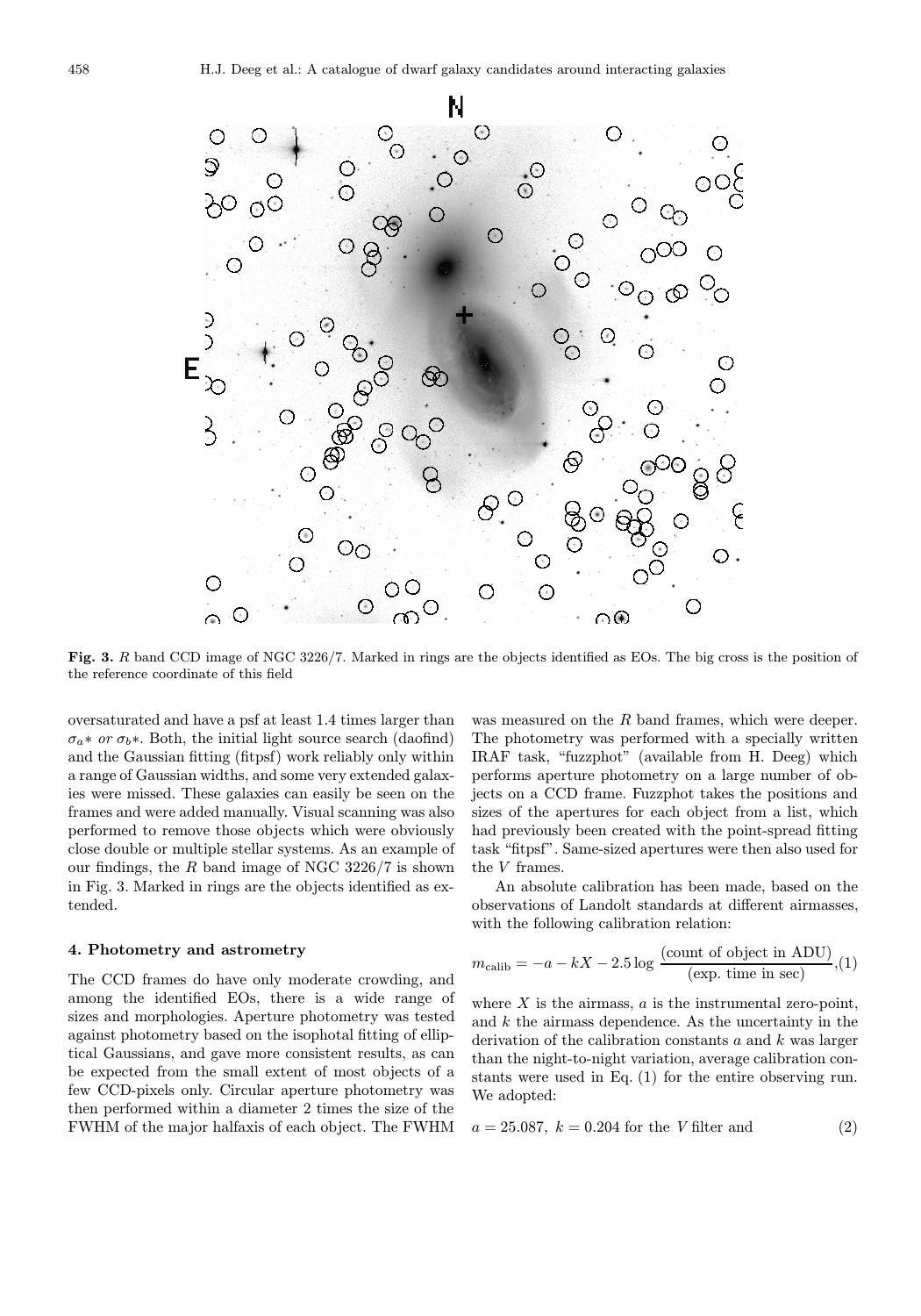

Fig. 4. Photometric error versus absolute magnitude in  $R$  band for EOs identified in the field of NGC 3226/7. In this field, the catalog is complete for EO's to about  $R = 20.5$ 

 $a = 25.265, k = 0.122$  for the R filter. (3)

Errors for  $a$  and  $k$  cannot be estimated independently, but the systematic error in the conversion of count on the CCD frame into magnitude is estimated to be about 0.1 mag. The magnitude errors quoted in the catalogue (Tables 4−15) do not include this conversion error; the quoted error is the expected photometric error based on the noise of the sky-background, the size of the aperture, and the photon noise of the object. Figure 4 shows this photometric error in dependence of the R magnitude for the EO's identified in the field of NGC 3226/7. Within the completeness limit of EOs for this field (see below), the photometric error is about 0.1 mag.

In some cases, no photometry could be performed for an identified EO. Mostly, these are objects extending beyond the border of the CCD frame, but occasionally, crowding prevented reliable photometry. Frequently, no reliable V magnitude could be measured to a corresponding R magnitude, due to the lower count of the V frames.

Astrometric plate solutions were obtained from the positions of stars in the Hubble Guide Star (GSC) catalogue. In each field, there were several GSC stars present, whose positions were identified on the short (20 s) exposed CCD frames - they were overexposed on the deeper frames. With the pixel-resolution of our frames being relatively low, and the need to align the short-exposed frames with the deeper ones, the final positional uncertainty of the identified objects is about 1 arcsecond.

## 5. Description of the catalogue

Table 2 gives an overview of the content of this catalogue. Column 2 gives the exposure times of the CCD fields used, and Col. 3 indicates the size of the stellar psf (major, minor axis) on these frames. Column 4 gives the magnitude limits at which the sample can be considered complete. These limits were derived from the comparison of plots of



Fig. 5. Distribution of  $R$  magnitudes in the field of NGC 3226/7 among identified extended objects (solid line) and stellar objects (dashed line)

the number of EO's versus magnitude (see Fig. 5) with  $R$ band galaxy counts by Metcalfe et al. (1991). Some entries for the completeness magnitude in Table 2 are marked as uncertain, caused by a small count of EO's, or by a magnitude distribution that is inconclusive. Corresponding completeness limits at V magnitudes are about 0.3 mag deeper.

Column 5 gives the size of the field (size of CCD-field minus size of the central interacting galaxy) to which the number counts in the following columns refer to. In Cols. 6 and 8, the measured counts of extended (EO) and Stellar Objects (SO) are given for each field, as well as (second number in these columns) the counts of these objects within the catalogue's completeness limit.

Also in Table 2, the numbers of expected background galaxies (Col. 7) and stars (Col. 9) within the fields' completness limits are given. The expected numbers of background galaxies were computed from the galaxy counts by Metcalfe et al. (1991). The errors in the expected galaxy counts are larger than given by Poisson statistics due to the clustering of galaxies. We based these errors on a calculation of the angular 2-point correlation function for the size of our CCD field, following the precepts of Roche et al. (1993). Since the completeness magnitudes of our catalog were derived by a comparison with Metcalfe et al.'s (1991) galaxy counts, it is no surprise that these counts roughly agree. We note however, that in most fields there are more objects then expected about 1−2 magnitudes below the completeness limit (i.e. in the range  $R = 18-19.5$ ).

The counts of expected background stars were computed with a Galactic population model (Bienayme et al. 1987, Robin et al. 1996) that is available online at http://www.obs-besancon.fr/www/modele/modele\_ang.html. The star counts in our catalogue are generally somewhat higher than predicted by this model. This is expected, as all ambiguous objects (whose psf was somewhat larger then the stellar psf, but too small to be clearly identified as EO) were included within the catalogue's stellar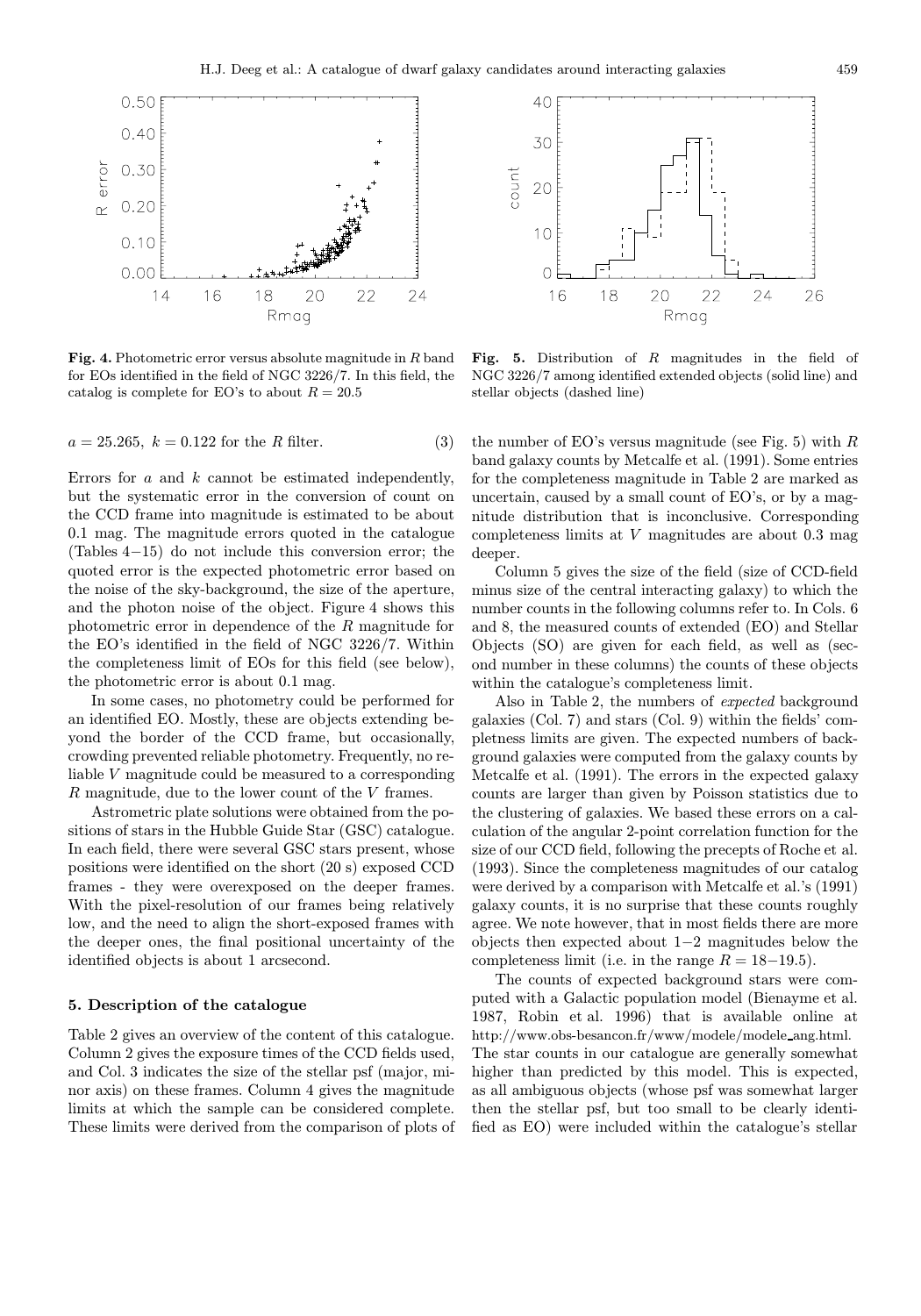| <b>Table 2.</b> Identifications in each field |  |  |  |  |
|-----------------------------------------------|--|--|--|--|
|-----------------------------------------------|--|--|--|--|

| Galaxy          | exp.time  | $(\sigma_a*, \sigma_b*)$ | $R_{\rm compl}$ | field-size             | N(EO)                    |                     | N(SO)                       |                     |
|-----------------|-----------|--------------------------|-----------------|------------------------|--------------------------|---------------------|-----------------------------|---------------------|
|                 | R, V      |                          |                 |                        | measured                 | expected            | measured                    | expected            |
|                 | sec       | arcsec                   | mag             | $10^{-2} \text{deg}^2$ | all, $R < R_{\rm compl}$ | $R < R_{\rm compl}$ | all, $R < R_{\text{compl}}$ | $R < R_{\rm compl}$ |
| NGC $520$       | 300, 600  | (0.70, 0.65)             | 20.0            | 3.3                    | 85, 45                   | $48 + 18$           | 150, 70                     | 45                  |
| NGC 772         | 300, 500s | (0.75, 0.70)             | 20.5            | 2.9                    | 119, 84                  | $70 + 18$           | 209, 98                     | 69                  |
| NGC 1023        | 200, 300  | (0.70, 0.60)             | 19:             | 3.0                    | 21, 9                    | $13\pm6$            | 487, 191                    | 157                 |
| NGC 1253        | 300, 600  | (0.70, 0.60)             | 19:             | 2.7                    | 44, 7                    | $12 + 5$            | 111, 33                     | 28                  |
| ARP 141         | 500, 600  | (0.70, 0.65)             | 20.5            | 3.2                    | 183, 76                  | $84 + 21$           | 623, 301                    | 140                 |
| NGC 2535/6      | 300, 1000 | (0.60, 0.55)             | 20.5            | 3.2                    | 120, 48                  | 78±20               | 373, 160                    | 129                 |
| NGC 2623        | 600, 500  | (0.70, 0.65)             | 20.0            | 3.3                    | 113, 37                  | $48 + 14$           | 368, 95                     | 81                  |
| NGC 2782        | 600, 600  | (0.75, 0.70)             | 20.5            | 3.1                    | 93, 33                   | $82 + 21$           | 274, 110                    | 62                  |
| NGC 3226/7      | 600, 600  | (0.60, 0.60)             | 20.5            | 3.1                    | 156, 63                  | $80 + 20$           | 260, 91                     | 50                  |
| NGC 3656        | 600, 600  | (0.60, 0.55)             | 20.5            | 3.2                    | 257, 76                  | $84 \pm 21$         | 510, 72                     | 48                  |
| NGC 3690        | $200, -$  | (0.55, 0.50)             | 20.5            | 3.2                    | 116, 81                  | $84 + 21$           | 181, 76                     | 50                  |
| <b>NGC 3921</b> | $200, -$  | (0.60, 0.50)             | 20.0            | 3.3                    | 137, 98                  | $49 + 15$           | 146, 56                     | 42                  |

count,  $N(SO)$ , to which they contribute about 20–40%. In fields of the more nearby central galaxies, such as NGC 3226/7, Globular Clusters may contribute to the total number of SOs, but their low brightness would exclude them from the SOs within the completeness limits.

In Fig. 5 we note the difference in the magnitude distribution function of SOs and of EOs. In general, the SO distribution is very similar across all the fields, whereas the magnitude distribution of EOs varies strongly among the different fields. The interpretation of the galaxy and star counts will be the topic of a forthcoming paper.

A compilation of parameters of the EOs is given in the catalogue's main tables (Tables 4−15), which are available in electronic form at CDS. Each table corresponds to one CCD-field. As an example, the first lines of electronic Table 12, listing the identified EOs within the field of NGC 3226/7, are shown in Table 3.

The columns in Tables 4-15 are:

Column 1: Identification number of the EO.

Columns  $2 \& 3$ : Size of the EO, giving the elliptical fitting values  $\sigma_a, \sigma_b$ , in arcseconds.

Column 4: Position angle of the major axis, in degrees. Columns 5  $\mathcal C$  6: V magnitude and its error. 99.99 indicates unreliable photometry. −99.99 indicates an oversaturated object.

Columns  $7 \&$  8: R magnitude and its error. 99.99 indicates unreliable photometry. −99.99 indicates an oversaturated object.

Columns 9 & 10: Position  $\Delta_{\rm RA}$ ,  $\Delta_{\delta}$ , relative to the reference point (see Table 1) in arc seconds.

#### 6. Summary and final remarks

A catalogue of potential dwarf galaxies in the vicinity of strongly interacting galaxies is presented. The catalogue is based on the imaging of 12 nearby interacting galaxies with  $V$  and  $R$  filters. After careful cleaning of the images

Table 3. Identified Objects in the field of NGC 3226/7, showing the first few lines of the catalogue (Tables 4-15, available electronically from CDS)

|              | 2 1.03 0.88 4.97 19.84                             |             | 0.03 19.29    | $0.02$ 20.9 233.8     |  |
|--------------|----------------------------------------------------|-------------|---------------|-----------------------|--|
|              | $3\ \ 1.35\ \ 0.79\ \ -53.70\ \ 21.59$             |             | $0.20\ 20.23$ | $0.07 -102.8$ 231.6   |  |
|              | $4$ 1.14 0.61 $-31.62$ 21.79                       |             | 0.18 21.31    | 0.14 189.0 233.1      |  |
| 5 1.89 0.76  | 66.45 99.99                                        | 99.99 99.99 |               | $99.99 - 263.0$ 227.4 |  |
|              | 6 1.10 0.64 22.15 22.69                            |             | 0.40 21.19    | $0.12 -316.8$ 225.4   |  |
|              | 10 0.94 0.65 41.55 22.07 0.23 20.91                |             |               | $0.07$ 323.9 222.0    |  |
|              | 13 0.97 0.90 52.44 20.36                           |             | 0.04 19.51    | $0.02 -87.6$ 208.8    |  |
|              | $21$ 1.34 0.99 $-19.74$ 20.83                      |             | 0.09 19.49    | $0.03 -6.0201.1$      |  |
| 27 0.92 0.76 | 25.63 21.63                                        |             | 0.14 20.78    | $0.08 - 324.0 188.7$  |  |
| 28 1.20 0.81 | $-49.80$ 21.33                                     |             | $0.12\ 21.60$ | $0.20 -150.6$ 185.6   |  |
|              | 29 0.97 0.79 87.44 23.57                           |             | 0.80 21.19    | $0.12 -326.7$ 184.0   |  |
|              | $31 \quad 1.04 \quad 0.77 \quad -8.56 \quad 20.22$ |             | 0.04 19.54    | $0.03$ $91.2$ $185.3$ |  |

and applying a restrictive  $\ensuremath{\mathrm{S/N}}$  criterion we have measured and cataloged all possible extended objects (EO's) in each field. On the frames, covering  $11\times12$  arcmins, we have found typically 100−200 non-stellar faint, extended objects (EOs), the vast majority ( $> 98\%$ ) of which had not been previously identified.

Absolute V and R magnitudes of each EO have been measured, and magnitude errors are given for each object. Reliable statistics of the colors of the galaxies can be made with the provided information. The coordinates for each EO were derived with an accuracy better than 1 arcsec.

For each field we have derived the magnitude distribution of the EOs so as to determine the magnitude up to which the search can be considered complete. To give another example of a sample field, in Fig. 6 the sizes and magnitudes of SOs and EOs around NGC 1023 are shown. The maximum in the size distribution is used to classify all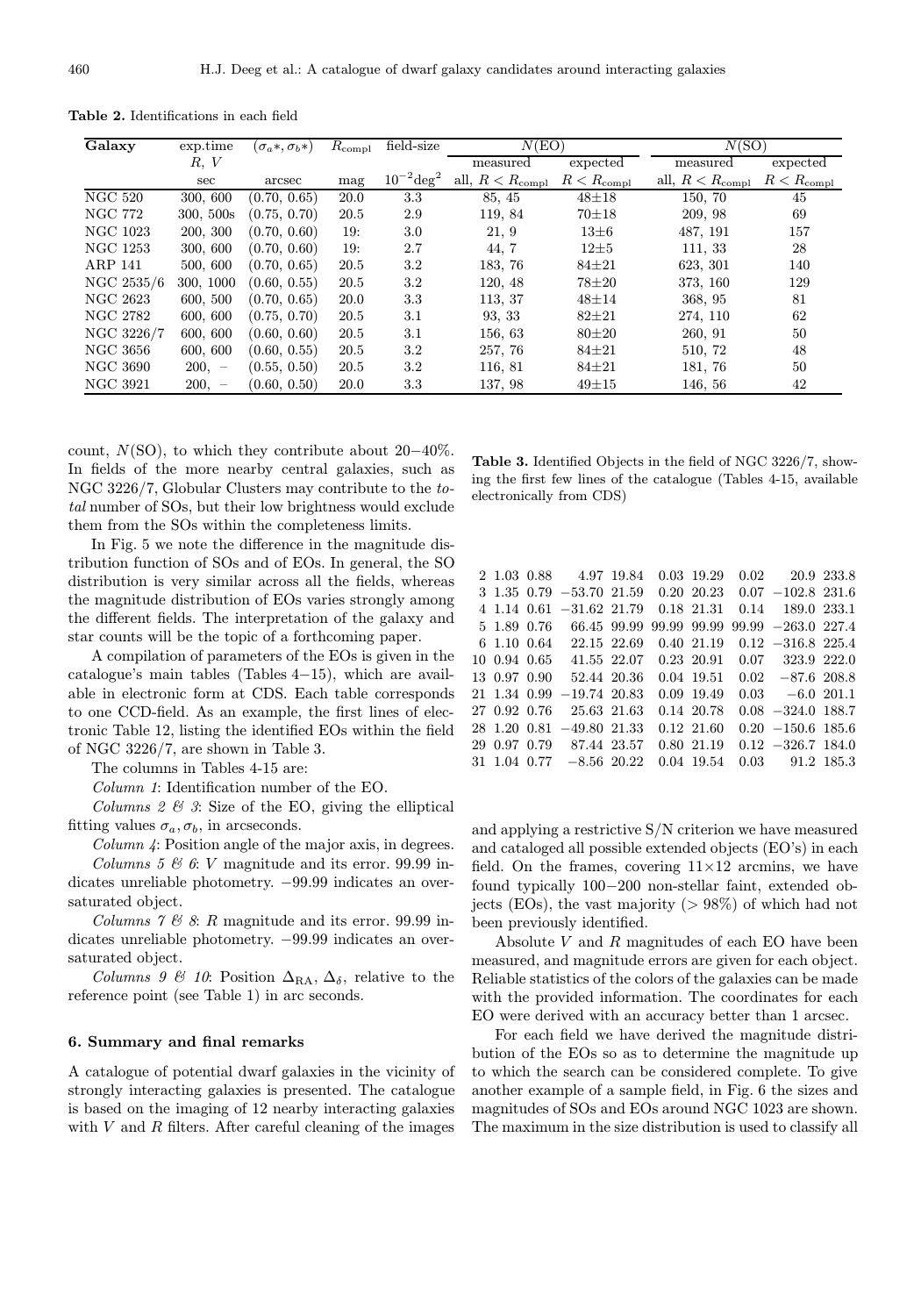

Fig. 6. Left: Distribution of  $\sigma_a$  of all identified objects in the field around NGC 1023. The dashed line is a fit (a combination of a Gaussian with a linear quadratic function) whose peak was used to determine the final size  $(\sigma_a*)$  of the stellar psf. The units of  $\sigma_a$  are in pixels; 1 pixels = 0.55 arcsec. Right: Distribution of R magnitudes in the field of NGC 1023 among identified extended objects (solid line) and stellar objects (dashed line)

identified objects into stellar or extended. As mentioned before, the SO distribution is similar to that of the other fields (see Fig. 5 for NGC 3226/7). However, the EO magnitude distribution function is very different from that of NGC 3226/7. Among the 12 sample fields, the one of NGC 1023 has the lowest number of EO identifications. Only 21 dwarf candidates are found. No direct comparison can be done with this number, given the large range in linear size covered by our target fields. However, these 21 objects identified are far from following any particular distribution function.

The method used for the identification of the EOs cannot exclude the possibility that some barely resolved double or multiple star systems may be listed as EOs. On the other hand, EO's with near stellar psf's will have been discarded as stellar objects. Among the faintest objects identified, there may also be some globular clusters (GC's) of the central galaxy. In the case of the field around NGC 3226/7, which is the closest sample galaxy with a significant number of EOs, the apparent magnitude of the brightest GC's would be  $V = 21.5$ , and the angular size of the largest GC's around this object would be on the order of the psf. GC's can therefore not be of significant numbers among the EOs identified; there may however be a large number of them among the faintest SOs.

Metcalfe et al. (1991) found in their galaxy-star separations, performed in a similar way to ours, that later spectroscopy revealed 29% of the star-like objects to be compact galaxies, but only  $\approx 5\%$  of the galaxy identifications turned out to be stars. Our separation algorithm is based on the fitting of elliptical Gaussians to each objects, and the FWHM was the major parameter for inclusion into the list of EOs. Objects with a concentrated nucleus, and faint extended wings close to disappearance in the noise of the CCD frame were therefore generally classified as stellar-like objects. We also note that the indentification of such small extended objects is very sensitive to

the seeing conditions. The algorithm used in this catalogue did however find reliably objects with an extended elevated surface brightness, providing a photometric list of possible dwarf galaxy candidates around a sample of interacting galaxies.

The number of EOs varies strongly within the sample, and with larger fluctuations than the number of stellar objects (SOs). The number of expected objects in the magnitude range  $R = 18-19.5$  exceeds the expected count of background galaxies. At the catalog's completeness limit, the measured galaxy counts agree with the expected one within its errors. This is not surprising, given the definition of the completeness limit we used. The excess of EOs supports the possibility that a density enhancement of extended objects around some interacting galaxies results from the addition of a locally formed dwarf galaxy population.

In order to compare the distributions of extended objects within each field, the densities of the EOs  $(N(EO)/area)$  in dependence of the distances from the central galaxies, and deviations of the angular 2-point correlation functions from that of background galaxies needs to be calculated. All the required information is provided in this paper, although a discussion and a further study in this sense will be the topic of a forthcoming communication.

Acknowledgements. We are grateful to Prof. J. Lequeux for a careful refereeing of this paper. We are pleased to thank M. Balcells for his valuable comments. We thank A. Robin for making her models of the Galactic stellar population available to the community. The Isaac Newton Telescope is operated on the island of La Palma by the Royal Greenwich Observatory in the Spanish Observatorio del Roque de los Muchachos of the Instituto de Astrofísica de Canarias. This research has made use of the NASA/IPAC Extragalactic Database (NED) which is operated by the Jet Propulsion Laboratory, California Institute of Technology, under contract with the National